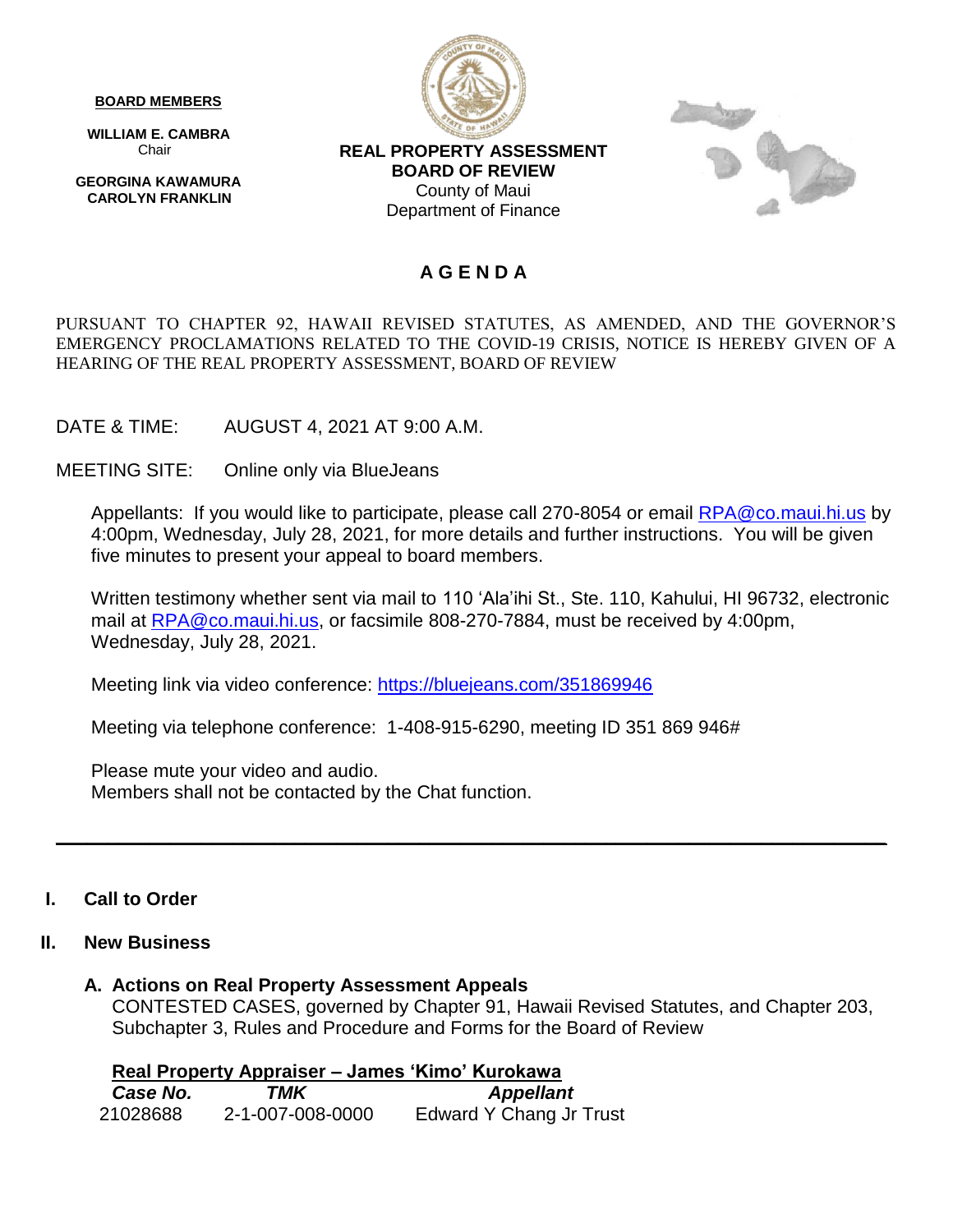## **Real Property Appraiser – Arielle Obrero**

| Case No. | TMK              | <b>Appellant</b>                     |
|----------|------------------|--------------------------------------|
| 21029658 | 2-1-008-064-0093 | Joan A Remkus Loving Tr              |
| 21029654 | 2-1-008-064-0094 | Joan A Remkus Loving Tr              |
| 21029438 | 2-1-008-065-0049 | <b>Harding Mgmt Trust</b>            |
| 21029785 | 2-1-008-065-0088 | <b>Petras Family Trust</b>           |
| 21028714 | 2-1-008-077-0048 | <b>Brent Leonard Finley</b>          |
| 21029541 | 2-1-008-077-0071 | <b>Theresa Dayle Carlisle</b>        |
| 21028690 | 2-1-008-077-0118 | <b>Mark Wiley Pilkenton</b>          |
| 21029779 | 2-1-008-077-0144 | <b>Steven James Macdonald</b>        |
| 21028800 | 2-1-008-082-0064 | Nancy Shannon Okeson                 |
| 21028628 | 2-1-008-082-0094 | <b>Bret F Gifford 2009 Trust</b>     |
| 21028724 | 2-1-008-082-0106 | <b>Lindsay Anne Sovde</b>            |
| 21028663 | 2-1-008-083-0082 | <b>Robert Murray Samels</b>          |
| 21028806 | 2-1-008-084-0006 | <b>Scholes Base Trust</b>            |
| 21028790 | 2-1-008-104-0008 | John Paul Wade Anderson              |
| 21029090 | 2-1-008-104-0017 | Marjorie Ann Lang                    |
| 21029133 | 2-1-008-104-0018 | Brian & Jana Dimartino Tr            |
| 21028717 | 2-1-008-104-0024 | Haruna Morohoshi Peyret              |
| 21029513 | 2-1-008-104-0027 | <b>Michael Scott Marion</b>          |
| 21029665 | 2-1-008-104-0048 | <b>Grand Champions Villas 48 LLC</b> |
| 21028683 | 2-1-008-104-0061 | Thomas Bardin/Jacquelyn Rose         |
|          |                  |                                      |

# **Real Property Appraiser – Dreu DeCastro**

| Case No. | <b>TMK</b>       | <b>Appellant</b>                  |
|----------|------------------|-----------------------------------|
| 21029628 | 3-9-004-005-0130 | <b>Franks/Josserand Family Tr</b> |
| 21029016 | 3-9-004-082-0003 | Debora Allyn Whelchel             |
| 21029598 | 4-3-010-002-0030 | Sands of Kahana Vacation Club     |
| 21029713 | 4-3-010-007-0153 | Hamacher Fam Ltd Ptnrshp          |
| 21028640 | 4-4-001-038-0036 | Dave Kodama Trust                 |
| 21029722 | 4-4-001-066-0002 | Yokohama Housing Inc              |
| 21029706 | 4-4-001-097-0064 | Claire Cathleen Magowan           |
| 21028753 | 4-4-001-097-0393 | <b>Goldson Trust</b>              |
| 21029270 | 4-4-001-097-0441 | Michael/Margaret Dimaggio Tr      |
| 21028813 | 4-4-001-099-0116 | <b>Ted Limited Partnership-B</b>  |
| 21028629 | 4-4-001-099-0158 | Hare Family 2008 Trust            |
|          |                  |                                   |